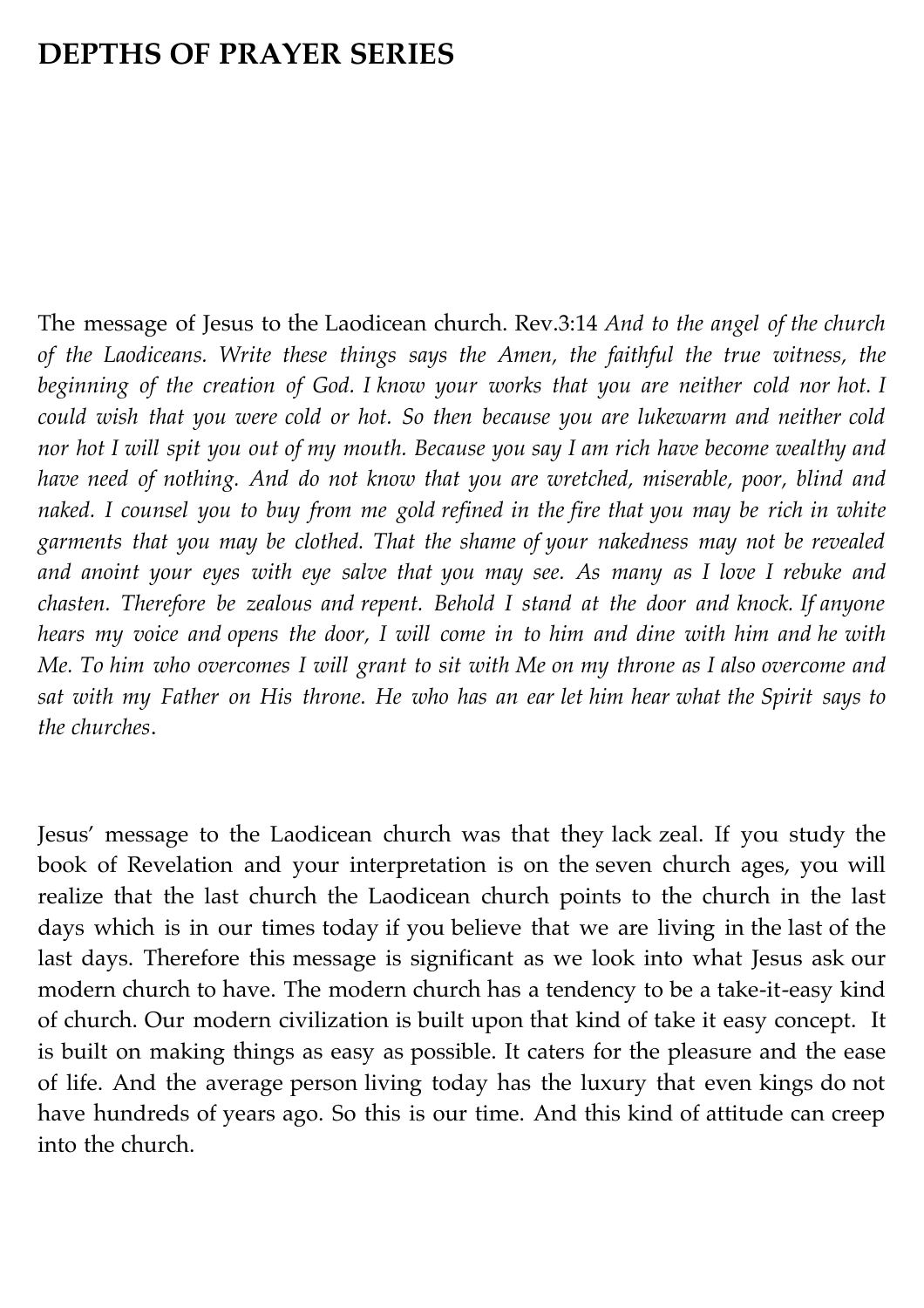Jesus defines the modern church and the Laodicean church the necessity to have zeal. We are continuing the series on the depths of the Spirit. We want to talk about the deep things of God, something that is necessary to move into the fullness of His plan for our life. How do we define zeal? What is zeal? What does the bible define zeal as? When you say that someone is zealous for the Lord, it can mean different things to different people. When a pastor says that church member is zealous, it depends on the pastor what he means. Maybe he means that church member attend church seven days a week. Maybe he means that person is active in twenty departments. Maybe he means that person does overtime for God in his own spare time. That would be one definition of zeal.

But what does Jesus means when He says that the church must be zealous for God. Taking that as an important message to the last days church, we want to talk about the intensity in the spirit world. I define zeal to be intensity in various areas. We could have intensity without spirituality and that would be mere works. Now the intensity that God wants has to be in spirit, soul and body. There are five areas that we show intensity to God.

Whenever God wants to do something He requires human beings move intensely in him. There is no halfhearted business with Him. Those who are halfhearted never receive anything from God. The halfhearted people are people like king Saul who just put up with things. Or some of the kings in the bible in the book of Kings are just halfhearted kings. They didn't receive God's best. They only received a little portion of God's blessing. But there are people who really move into God, whom we would classify as being zealous for God. Elijah, Elisha, Abraham and many others were zealous for God. Paul was another guy who was zealous for God. How do we define spiritual zeal without going into the works of the flesh?

### **Fasting**

There are five primary areas that we define as spiritual zeal. Number one is fasting. Fasting shows your intensity before God. To me if a Christian have never fasted before, they do not know what spiritual zeal is. The modern Christians may not fast.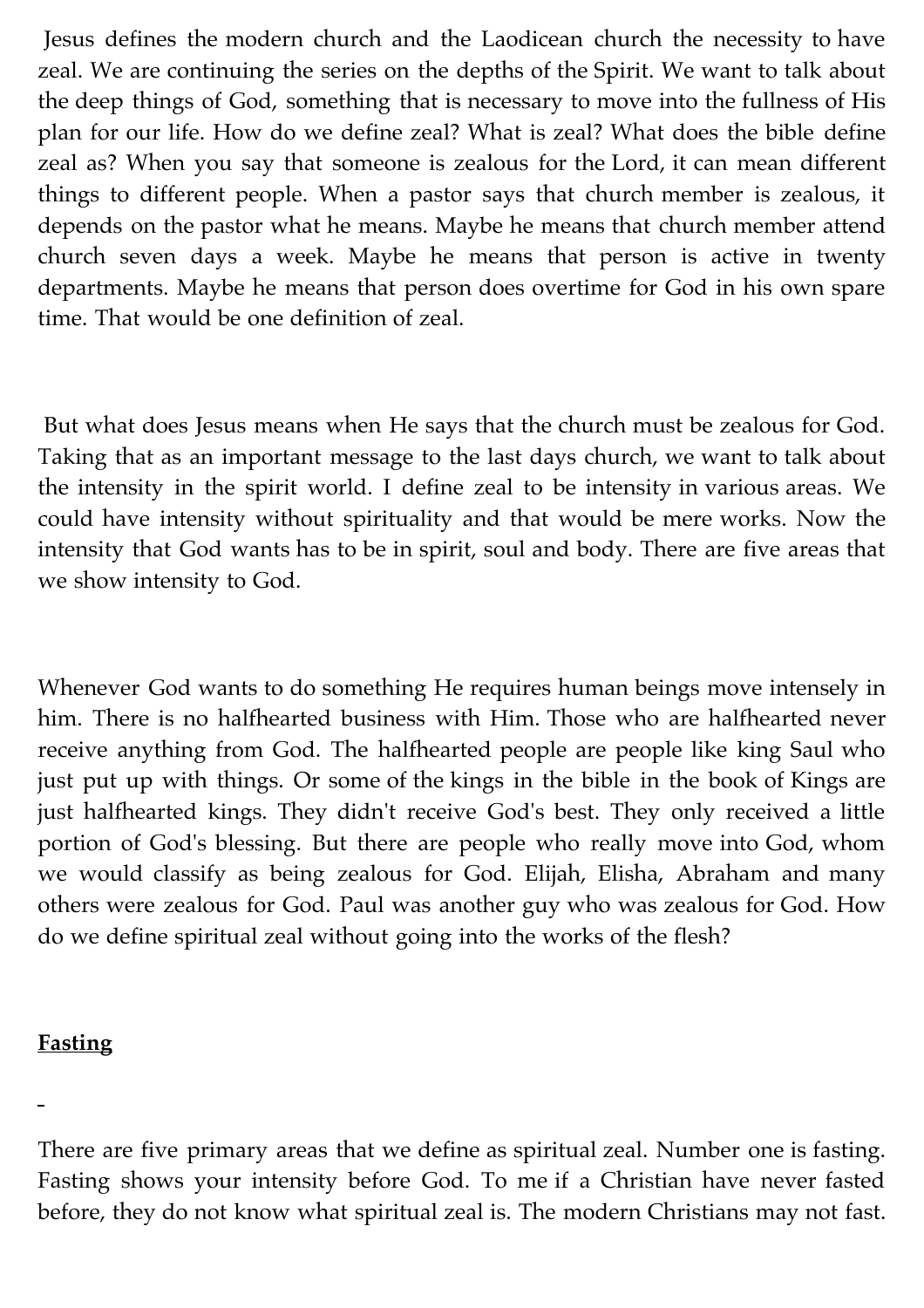But long ago in the book of Acts when the church first started fasting it was a part of a Christian life. Unbelievers also fast. Let me talk from the unbelievers' point of view first. Fasting seems to give intensity to a person's destiny and motivation and goal in their life. Unbelievers like Gandhi went on a protracted fast. Before he went into the fast, the desire to do something for his land and nation was there. But after he went through it in the natural, he came out of it knowing that was his sole purpose in life. He will live and die for that goal. Before that he had a goal. After that, that goal was his destiny. Fasting seems to intensify a person's desire and focus it. It is just like the rays of the sun. You could channel the rays of the sun through a magnifying glass and focus on one point. That one point becomes intensely hot. The heat is already in the light. But when the light is focused the heat becomes intense. And in the same way fasting brings an intensity in our lives.

Now these five areas are inter related to one another. If you succeed in one area it will affect the other areas. So I am only talking about fasting as number one. But they are not number one in a sense of steps. There are 1,2,3,4,5 so that we could see there are five different varieties. You could connect all these things together. Now fasting is the prime area to focus spiritual zeal. As far as the modern church is concerned, it is not used to fasting. Modern life styles do not promote fasting. Intensity of the fasting is necessary.

Lets look at Mark 9: 28-29. When Jesus had come into the house the disciples asked Him privately, "Why could we not cast the demon out? So He said to them this kind can come out by nothing but by prayer and fasting. Cross-reference to Matthew 17 and we realize that it was an answer to verse 19, *The disciples said why could we not cast him out.* And Jesus said something else in verse 20, *Because of your unbelief*. What is unbelief? Unbelief is an inability to apply our faith to something that we know about. Unbelief is not non-belief. Non-belief is complete ignorance and a lack of information. You don't even know about it. But unbelief is when you have received information and you are not able to apply your faith to accept, to utilize and to bring forth the fullness of what that information is supposed to bring in your life. So when the disciples were in a stage of unbelief it means that they had the information, the authority, the principles, they knew according to Matthew 10: 1 which is before Matthew 17 that they had received power and authority to cast out demons. But somehow that information could not be brought up intensely in them. It is just like having the sun and knowing that there was a tremendous amount of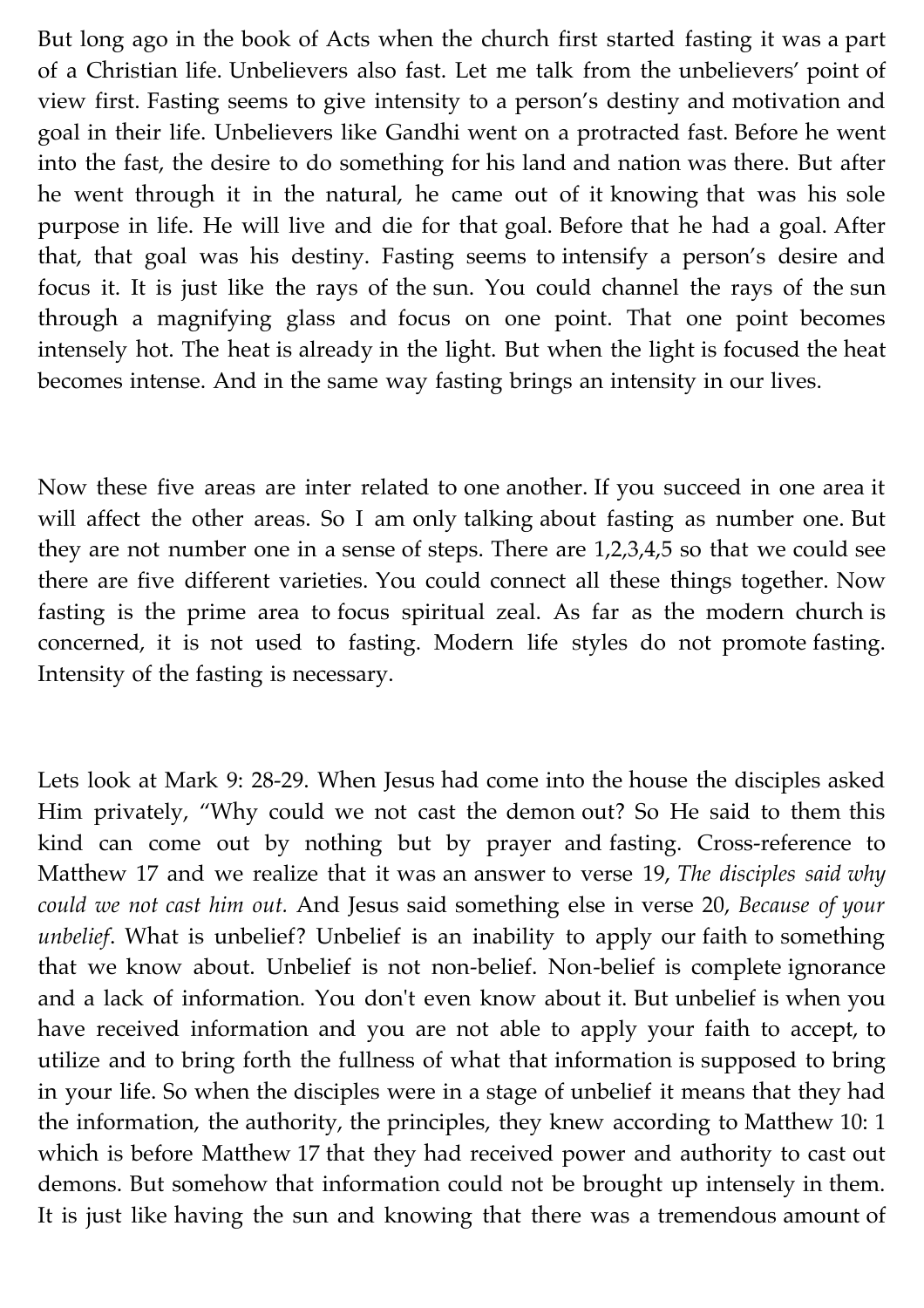heat in the sun but being unable to tap the heat of the sun to our benefit.

You see fasting doesn't do anything to the demons; fasting does something to us that bring forth something out of us that create a pressure on the demons. When Jesus said this kind does not come forth except by prayer and fasting, He is talking about intensity. If you deal with demonic powers, you will realize that there are stubborn demons and there are lazy demons. There are all kinds of demons out there. Now Jesus is not saying that by fasting something is going to happen to them. He is actually saying that when the disciples fast and pray, something will happen in their life. There will be intensity that will create pressure on the demons. In a state of fasting and prayer, it will not only be the tone of their voice but it is the spiritual intensity that their voice carry that will drive the demon out. Before that they already commanded the demon. Why didn't the demon obey them? It is because they were not focused. There is a difference between a person who has not heard from God and a person who know in himself a hundred percent that he has heard from God and there is no such thing as failure. You have heard from God and it will come exactly to pass. You commanded, "Be healed; get out from your wheel chair." Then another person coming and seeing the condition and say, "O Father God have mercy." It is totally different. One has heard from God, one has not.

Maybe while you are praying a measure of healing takes place. So as a result instead of getting healed they get half healed. The bible never says that they shall lay hand on the sick and they shall be half healed. The bible says they shall be healed but the intensity is not coming out. There is too much doubt and unbelief. It makes a difference between a miracle and a failure. It is just like Peter walking on the water. As he walked on the water just the doubt caused by the waves and immediately he started sinking. He saw the waves and in his mind he remembered what the waves could do. Just that difference. In a public meeting there is difference between an atmosphere of faith and an atmosphere of doubt. That is why if we want to minister with signs and wonders, we have to completely create an atmosphere where people come with a hundred percent faith. Why is it a hundred percent of the people who come to the meeting don't get healed. There is not a hundred percent atmosphere of faith. Let me tell you if there is ninety atmosphere of faith, ninety percent of the sick people will be healed. If there is sixty percent of the atmosphere of faith, sixty percent will be healed. But if you come to a state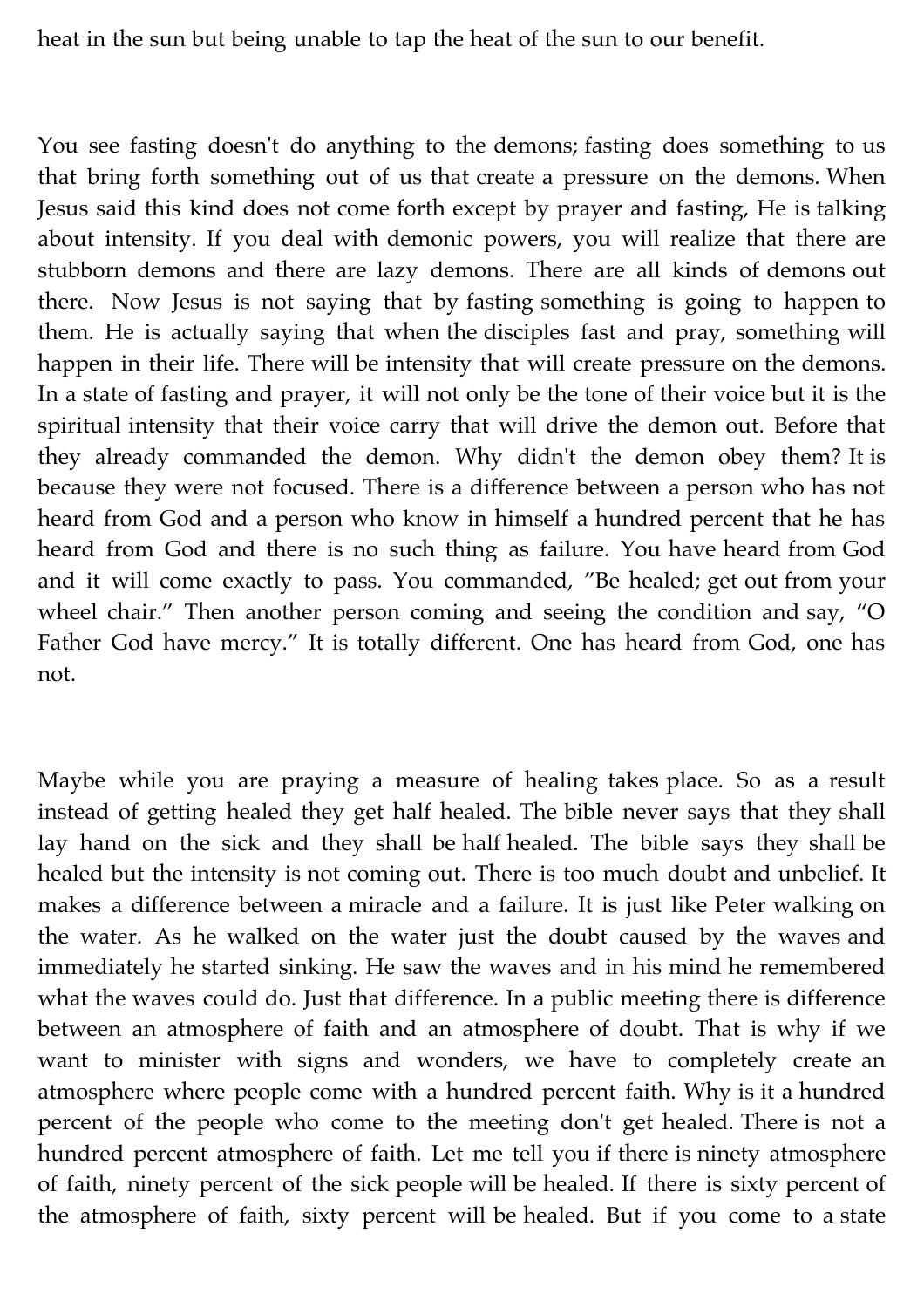where there is a hundred percent of atmosphere of faith, you have hundred percent of the people healed. Even in Kathryn Khulman's meeting not everyone is healed but quite a number healed even though the atmosphere there was intense in the presence of God. Yet unlike the intensity that Jesus brought forth.

So one of the things that brings forth intensity and zeal is fasting. Have you ever notice that every time when God wanted to move or when the disciples or people of God were away from God, God said you must come to Me with fasting and prayer. In a sense He was saying if My people were to humble themselves and pray. Implied in it is fasting because you see them coming back we always see them fasting and praying before God. Such that even a person like Ahab when he humbled himself before God, God says the judgment will not come on him but come on in the next generation. There is a certain intensity that comes out when a person fast. And that will come out of your life when you begin to fast over certain things. I guarantee you that when you began to fast and if it is not of God it will drop off. If it is of God it becomes so much a part of your very blood cells that you cannot differentiate between your own objective and God's objective for you. God's will and your will become one.

So fasting is the number one way to intensify and increase in intensity of what God wants to do in our lives.

### **Tears**

The second is tears. People cry because they are affected deeply. If right now we begin to dim the light and play very soft music, and I were to tell a very sad story, it can bring tears to some of your eyes. Or if an atmosphere that reminds you of some tearful event, it also brings tears. Now people cry and the tears come out because they have grief or sometimes out of abundance of joy can bring tears too. I have seen people laugh until their tears come out. That's the opposite extreme but there is intensity also but it was a positive intensity. Tears are important in the bible. It is the intense people in the bible who bring forth accomplishments. In modern life we are trained to suppress our tears. We don't realize that they are a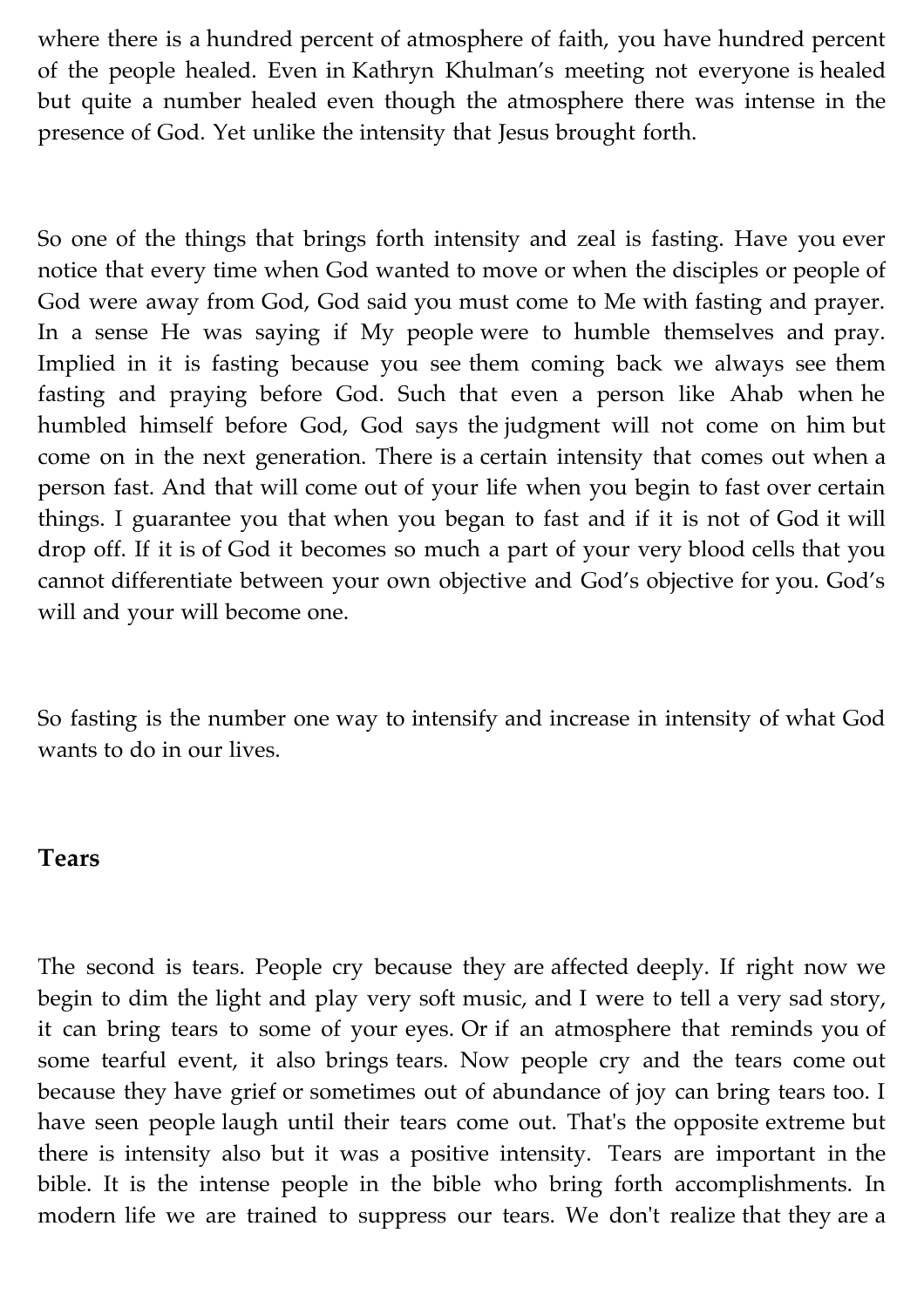part and a parcel of the development of our emotion.

Turn with me to Hebrews 5: 7, *Who in the days of His flesh when He had offered up prayers and supplications with loud cries and tears to Him who was able to save Him.* One of the pre-conditions of Jesus being fulfilling His call and having the answer from God and the assurance from God was that Jesus came intensely to God. None of us has possibly come to that kind of intensity that He has come through in the garden of Gethsemane when He was so intense that His blood vessels broke and blood came out. But every time when there is intensity involved the things that moves you are those things that moves you to tears. And whenever you are not able to shed tears, you have become lethargic in the things of God. I am not saying that always when you come to God you must mourn and cry. But I am talking about tenderness of heart that must always be there.

When I come to the presence of God there are different degrees of His presence. But there is a certain experience of His presence that moves you to tears. But if over a long period of time I have not shed tears, I will say, "God my heart has become too harden; soften it again." I need my heart to be what the bible call soft and tender. If in your prayer life you have not cried for sometime, you better check your life whether it has gone too hard. Usually backsliding and hardness of heart come together. Whenever you have done something wrong you cannot weep before God, then that is how hard your heart has become. Whenever you sense a presence of God you feel joy but there are times that you so moved but the tears cannot come out, then there is something wrong also. Perhaps the dullness of the world has crept into your heart so that you could not be moved anymore.

A harden heart is an enmity to being led by the Spirit. The easiest way to be led by the Spirit is being tender hearted. There are a lot of people who want to be led by the Spirit. But they are not contrite enough for the Spirit to lead them. They don't realize how gentle the Spirit is. He is so gentle that if your heart is just slightly hard, you cannot feel Him anymore. But He is so gentle that only a heart that is tender hearted according to the tender heartedness that is qualified in the bible then you could feel His move. You could discern His leading. Tears are an important element of intensity. A person who can cry is someone who will be very intense in other things that they do. And people who cannot you find that they lose some sort of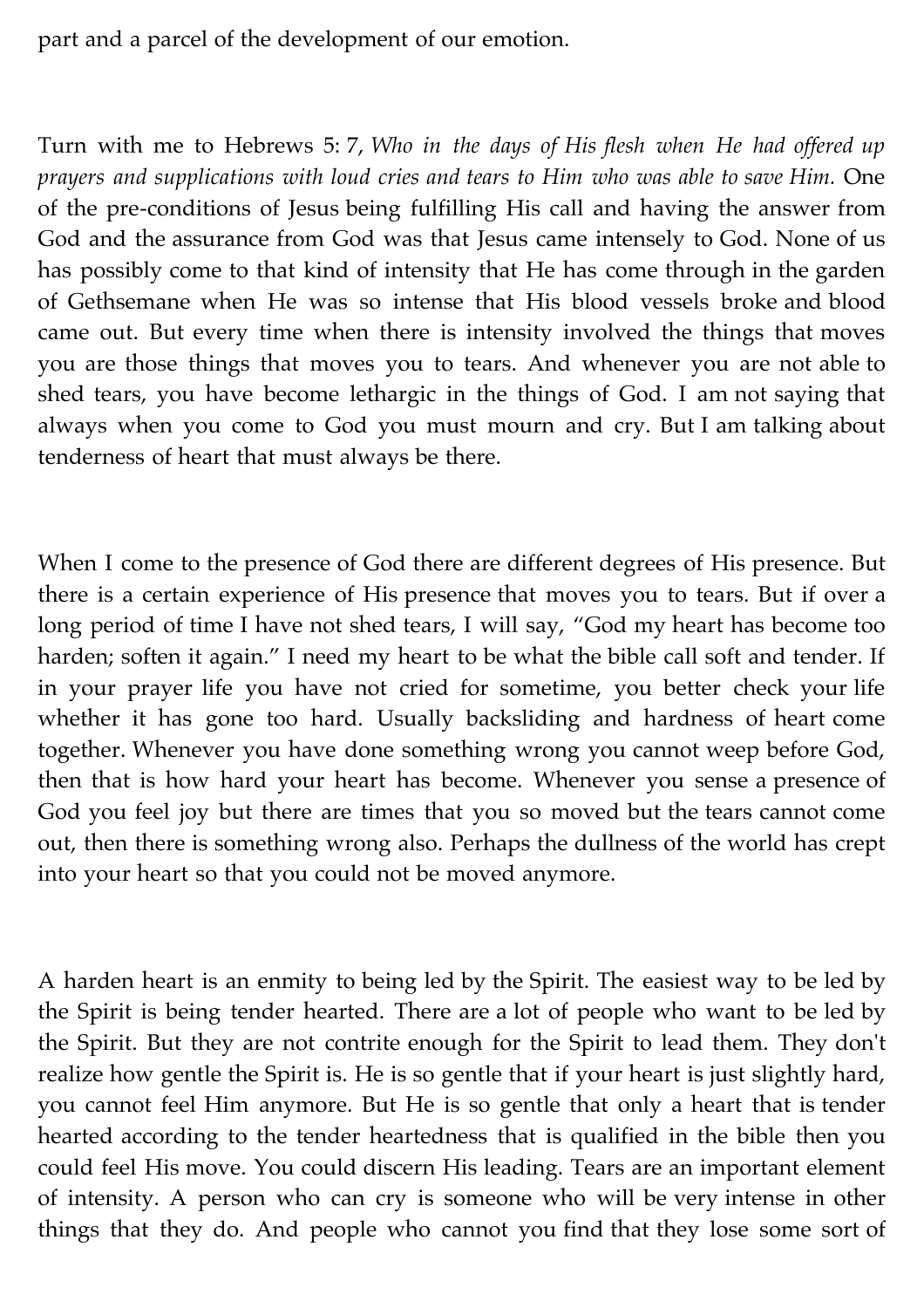intensity in their life. You have become satisfied and complacent with just getting along.

The second area of tears deals with your emotions. When your emotions can no longer be touched, you have lost some level of intensity. Sometimes intensity starts with one of these five areas. You could see some people who are normal Christian (by normal I mean not in the bible normal but the normal of the modern world which is usually below God's standard) just come to church go home and have a normal life and everything normal. Don't get too zealous and don't be backslidden. Just be somewhere barely getting along. Don't do too much don't do too little. Just get a ticket to heaven. That kind of normal. And then suddenly one day that person is touched by perhaps the presence of God or a word or a book or something that moves a person to tears. You see that one area begins to attack the rest. And because of that one incident that person starts repentance seven days a week. These are five different areas. If you could be touched by one of these areas the intensity will flow to other areas. Perhaps a nominal Christian hears a message on fasting. He has never attempted a fast before but for the first time begins an attempt. Then after a period of three days fast or seven days fast something does happen to that person. Intensity comes into the Christian that was never there before. Anyone one of these areas can bring the intensity and the zealousness back to the Christian.

## **Rejoicing**

The third area of intensity is what I call a rejoicing. We will look at the book of Second Samuel 6: 14, *Then David dance before the Lord with all his might* and David was wearing a linen ephod. It says David danced with all his might. Now that is the third form of intensity, being able to rejoice and being expressive in intensity. That looks like in the area of emotions but it is more than that. It is an area of the will. You see intensity of your fasting deals with your spirit. Although it deals with your flesh too but basically it comes from your spirit. The only thing that can sustain you in any spiritual fast is your spirit man inside you. Any just normal natural discipline of fasting for diet reason or whatever is different. But the spiritual intensity of your spirit can sustain any length of fast.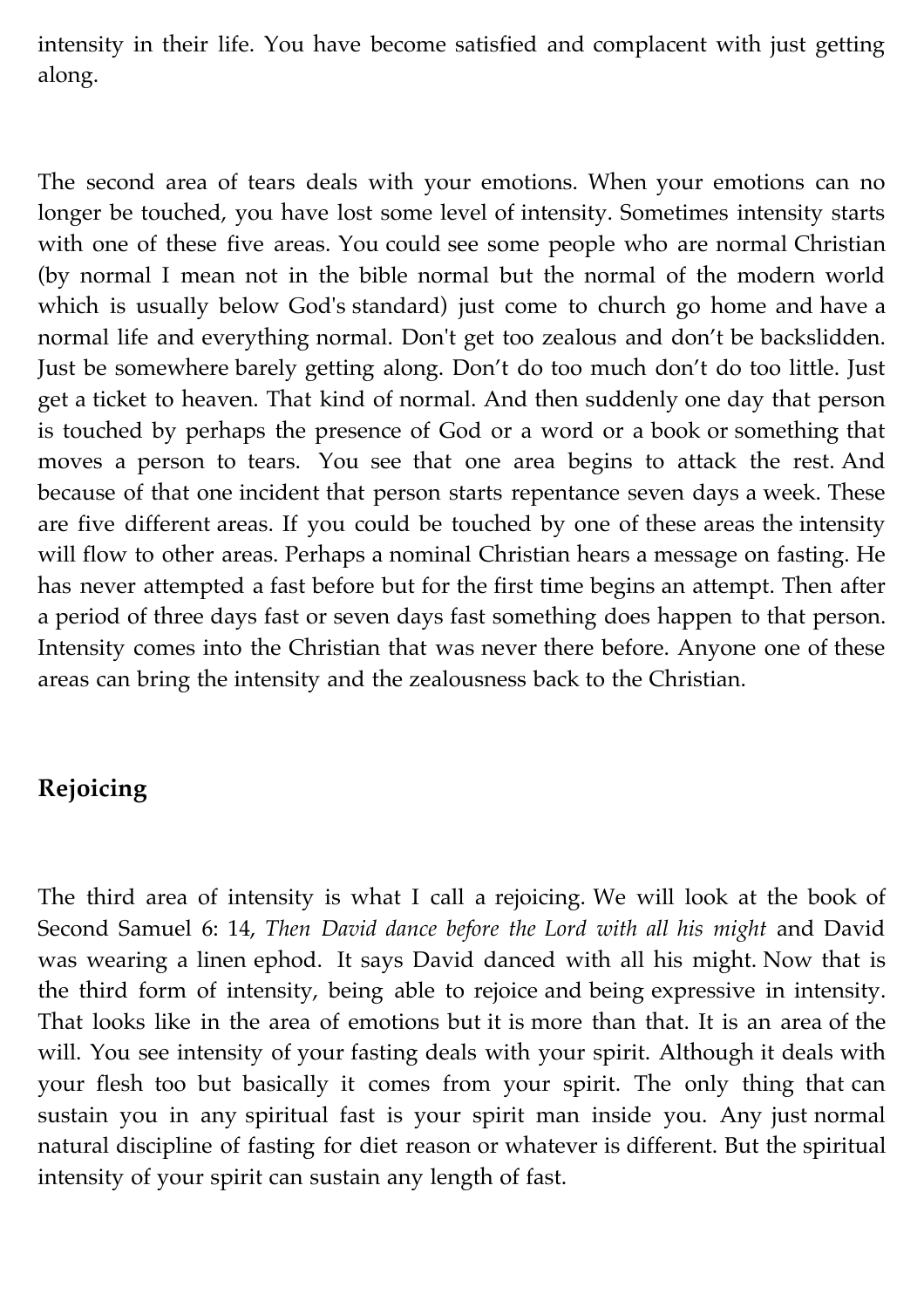The third area is what I call the expression of joy. Expression of joy has to do with intensity. Someone who could worship God freely like David who couldn't care what people think of him. His own wife commented on how he dressed. He says I worship God the way I want. He was so caught up with that joy that he couldn't be bothered about trying to be a dignified king. He just wanted to rejoice in the Lord. In the same way you just feel the joy of jumping and dancing as you are worshipping God, you have a shy nature so you control yourself. After about ten of years of control, there is some intensity that you lost. Finally something happened and you couldn't control any more or rather you let go. And so for the first time you really released yourself and danced to the Lord. Perhaps you started in your own bedroom. You really rejoiced before the Lord. Something clicked inside you. Its like the scales dropping from you. Its like the fetters and the chains that are holding you dropped off from you. I will guarantee you if you reached the stage where you are willing, ability is no question, because dancing onto the Lord don't need any training except your joy in the Lord. Nobody is going to tell you to dance three steps forward two steps backwards. Dancing to the Lord doesn't deal with your ability. It deals more with your choice. Then one day you couldn't care any more. You just choose to rejoice before Him. And you let go of yourself freely. From that day onwards it moves into other departments of your life. You began to be more zealous for the Word. You see when you do something it has some intensity after that. Why, you are like David you worship God with all your might.

The third area deals more with your choice although you will think it is emotion. All you have to do is to make a choice. Once you make a choice you go ahead with that intensity or worship. Something breaks from you. We don't necessarily worship God because we feel good. We worship God because we love Him. And we want to rejoice before Him. Like I may wake up in the morning, my feelings may not wake up yet but my spirit wakes up. I would want to worship God. I would stir my soul, like David says bless the Lord O my soul. You begin to worship God intensely. The sad thing is that many people can only do that in their bathroom. In the bathroom they will sing Bless the Lord O my soul until the door rattle. But when they come to the church the sing very softly. What happened to that intensity? You know why people can do that so easily in their bathroom? Because that's when they are most relaxed. Sad to say that when they come to church they are very tensed up. Who is watching me? The deacon is watching me; the pastor is watching me. So in the end they cannot worship God because everybody is watching them. They shut off and the intensity disappears. They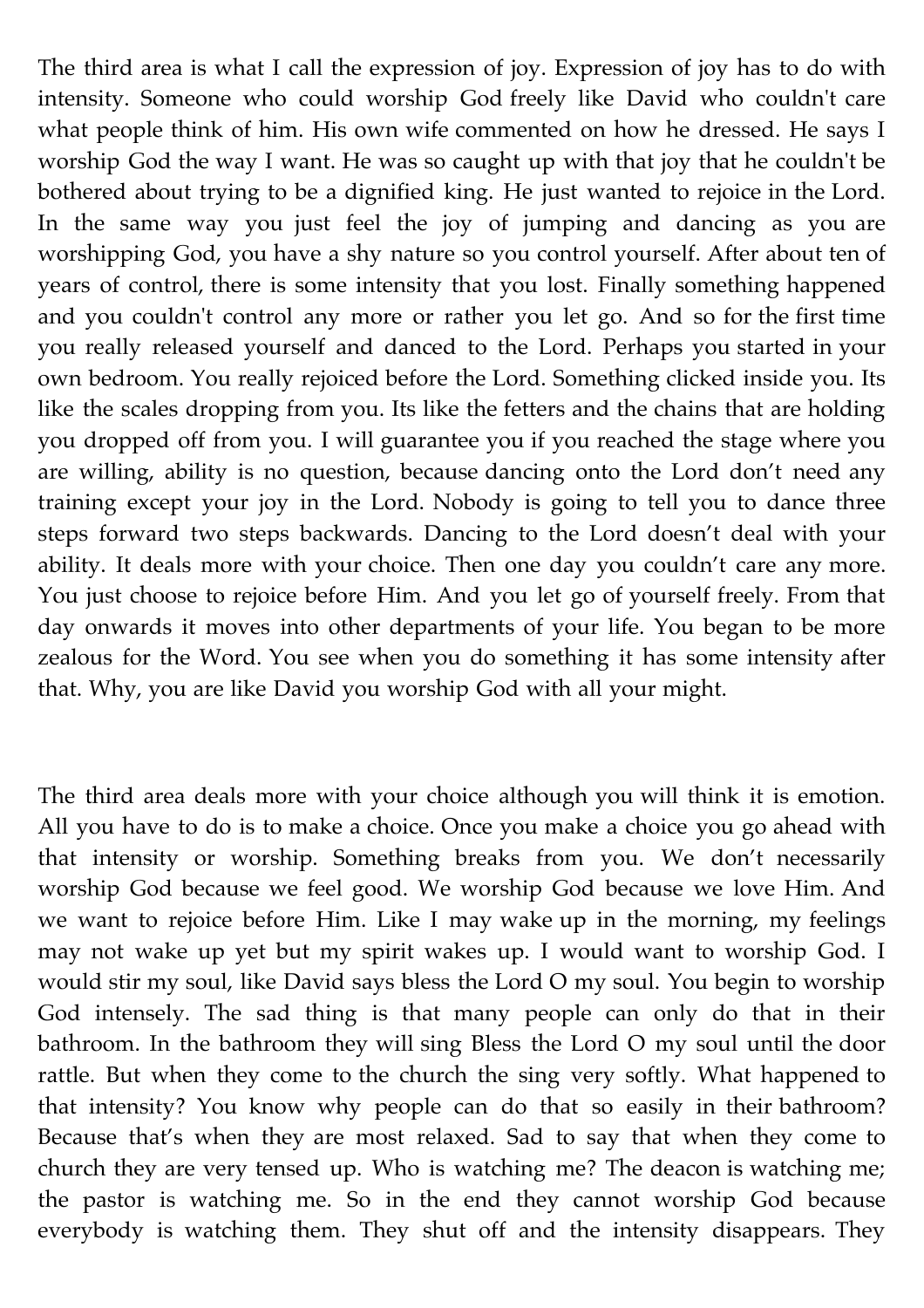couldn't make that choice. It has to do with the choice when you decide to worship God.

### **Discipline**

Fourth area that develop zeal is what I call discipline. Discipline is ability where you develop habits. I think Daniel would be an exemplary guy in discipline. In the book of Daniel 6: 10, *Now when Daniel knew that the writing was signed, he went home and in his upper room with his window open towards Jerusalem he knelt down on his knees three time that day and prayed and gave thanks before his God as was his custom from early* days. I would say that even if a person could regularly do something. Even though the person missed out something on the other three areas where they don't have tears, they don't fast and they are not very expressive in their joy, and they develop the fourth area it does produce intensity in their life. Because no ordinary person without some form of training will be able to develop a habit continuously like Daniel until he was an old man. By king Darius' time, Daniel was an old man. He lived under Nebuchadnezzar, Nebuchadnezzar's son and grandson. The last king was his grand son. Although in the bible they have a favorite way to say that the son of Nebuchadnezzar. Even great grand father they also call son. Jesus was called the son of David although David and Jesus were so far away in genealogy. If you read bible history you will realize that he lived quite long. And this was in his old age. Yet Daniel has a very disciplined habit.

For example if somebody tells me that for forty years they have been getting up at four in the morning without fail except for a few times and prayed for forty years, I will say that guy has zeal. But what area of zeal? It is in the fourth area in discipline. Cornelius who did not know the Lord yet had that in Acts chapter ten. He frequently pray, fasted and gave alms. He even did the first area of fasting. These are expressions that develop zeal in a person life.

Now this fourth area discipline and habit if you examine it very carefully has more to do with the mind. Without a mental discipline you cannot have a social discipline. Or habit discipline in your life. A person who gets up at four every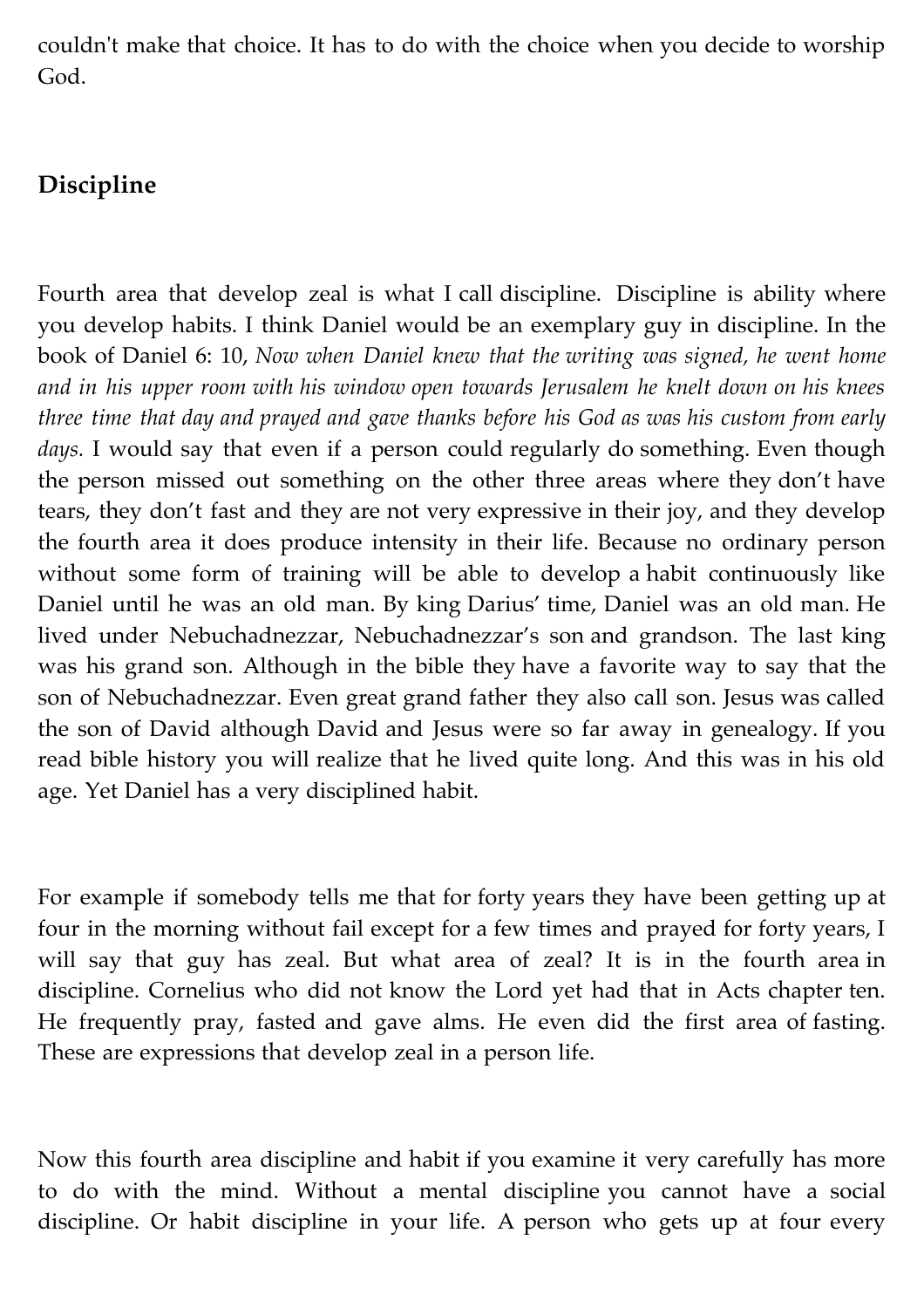morning like John Wesley throughout his entire life and ministry has a very disciplined mind. He sets it as a custom and a habit. You may have a different discipline. Some people have a discipline of praying one hour in tongues every day. These are all disciplines that you develop and incorporate in a person's life. It is a discipline of doing something. You will notice that it has to do more with your mental habit. You have ingrained it into yourself. Going to church regularly also is a discipline. It has become such a habit that your don't even think about Sunday. You straightaway go to church. But do you know not going to church is also a bad habit. All you have to do is to miss one Sunday. And you find a few things to do on that Sunday. Then the second Sunday you miss it again. And by the third or fourth Sunday it's a habit. You got things to do for the Sunday. So it becomes a bad habit on the reverse. Going to church is a good habit. So wherever you go anywhere on this planet earth and if it was a Sunday, you will be looking for a place to worship. If you cannot find you probably get down on your knees and worship God wherever you are. Because you are so used to giving God that Sunday to worship. It's a discipline that builds zeal. Without zeal you cannot have God's best.

No one from Genesis to Revelation has ever got whatever God has best for them without zeal being demonstrated. We are not talking about getting the good things. We are not talking about getting the better things. We are talking about getting the best things from God. And if you are one of those who want the best that God has in your life, there need to be a demonstration of zeal before God. You want to live at the level that you could consider super and not just getting along. Before you heard this message probably you have heard that Christians must be zealous. But you don't know how to be zealous. What does he mean by being zealous? We do more good works. As a result when Christians hear, "Be zealous," they go back and do more good works. To them that is zeal. That's not the bible definition of zeal.

You demonstrate your zeal by developing these areas. Number one fasting, number two tears, number three rejoicing before God, number four discipline a spiritual habit and number five is endurance. It looks like the same as number four but its slightly different because number four is a habit that comes forth first from the development of your mind. That is why a person with a weak mind cannot be very disciplined to make a quality decision and carry it through. A weak minded person will be weak willed and they cannot carry it out.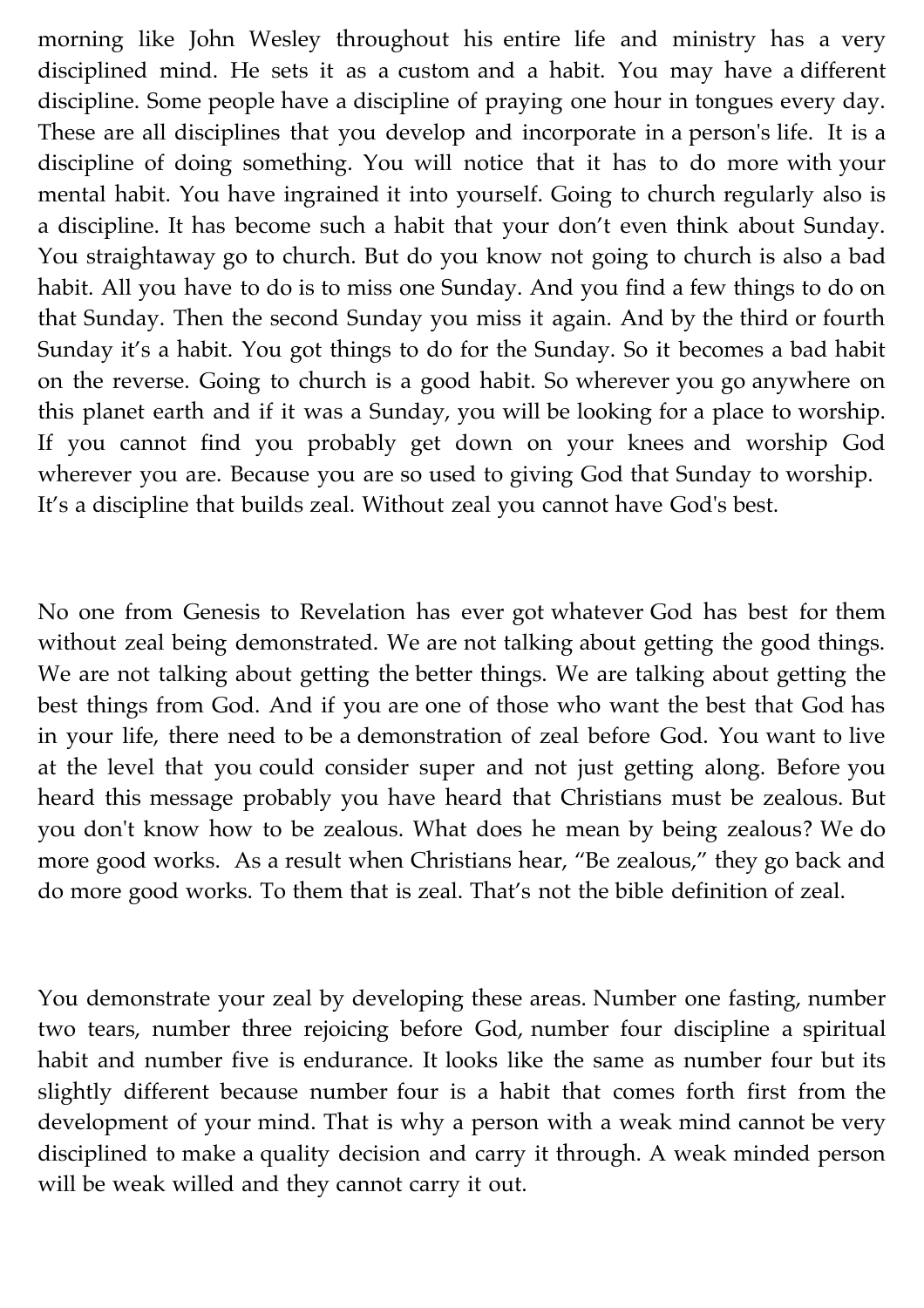### **Endurance**

But the fifth area is interesting. I call it endurance and it has to do with physical endurance, physical stamina. It is to be able and willing to push physically to the limits. Now you cannot do that perpetually and get away with it. But there is a certain time and certain place that is permissible in God. For example if I am involved in a project and it is not completed in a time schedule I will give up sleep to finish it. I will push this body as much as I can and after that I know how to get a good rest. But sometimes I work together with others and I find they don't have this kind of zeal. A project is due and I know according to my calculation if we don't do twenty hours of work on that and cut it down to four hours sleep, I know we cannot do a very good job. We can only get by. Yet when I began to work closely and fellowship with people, I realize that these people are still stuck to the eight hours of work. If they finished the eight hours that's it close shop go home. You know what it is. These people have no zeal.

If Jesus kept to eight hours job we are all finished. That is why the life of a minister is like a doctor on call. In a sense you have your discipline where you realize you must have your priorities right. But yet at the same time you realize that souls are at stake. You know that if you give yourself to one thing like for example some people go to the extreme where they are constantly visiting, visiting and they don't have personal time with God. So their ability to minister to people while they visit lessens. Why, they don't have enough time with God. So their spiritual power and presence of God drops. Where normally it would take them half an hour to minister to a person with spiritual result, now it takes them four hours.

The other extreme is they spend so much time with God and they don't fellowship with human beings any more. They are just with God. The only difference they don't talk with people. So as a result their spiritual nature is developed but their social nature is not developed. These people tend to have problems in their personal life. They may not be very good in developing their family life because that takes a social skill. They may not be very good at making business decision of life. They may have tax problems; they may have financial problems. But they are fantastic in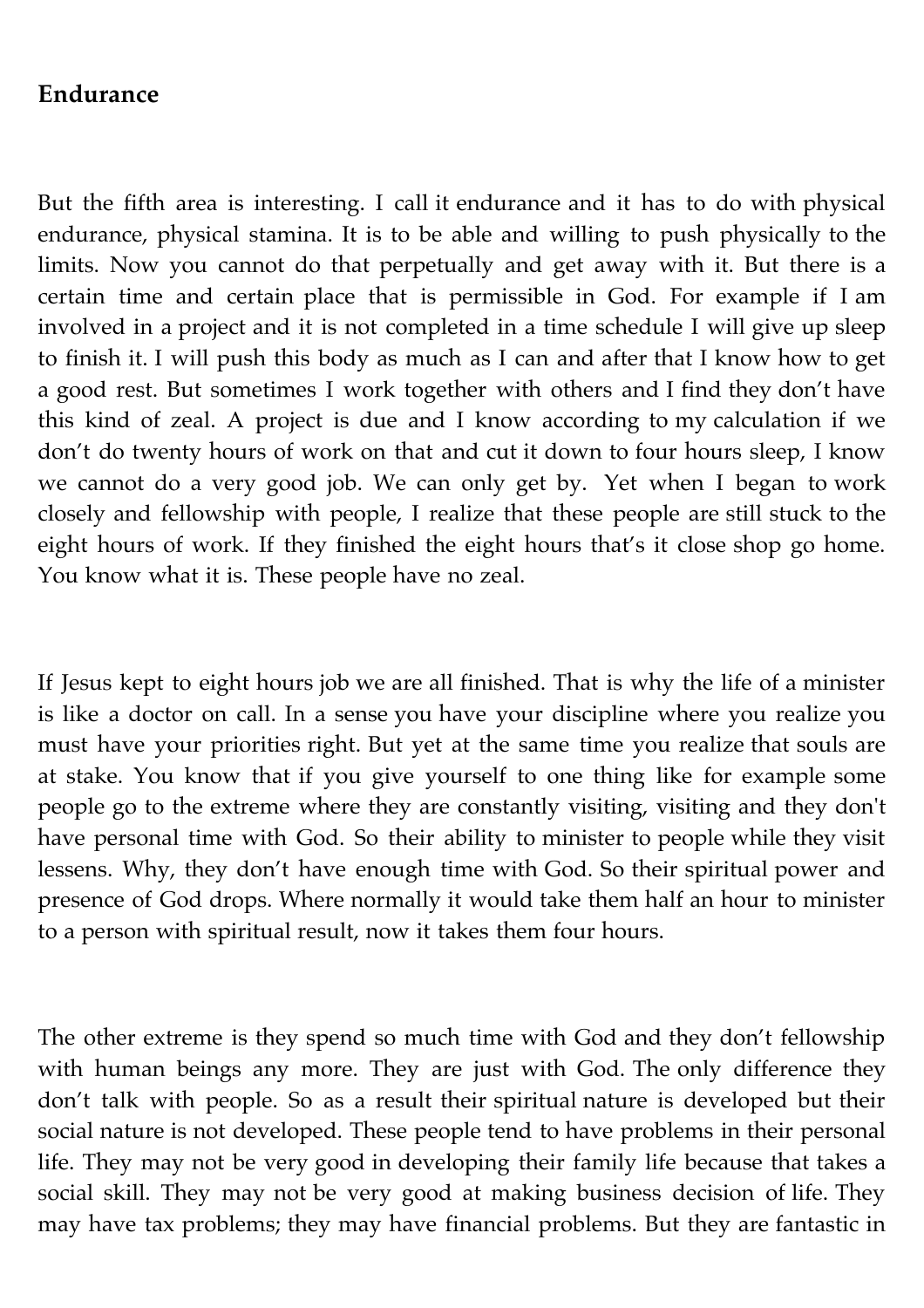spending time with God. You may say wouldn't God take care of him because he spend so much time with God. No, God doesn't excuse you for laziness. God is not going to fill up your income tax form for you. Even if you fast and pray for fortyeight hours, all God does is to give you the skill to do it.

I remember this young man in the Lord who had a vision of Jesus in his living room. And Jesus told him about his ministry. Then he changed his direction and did something that Jesus told him to use. While Jesus was in the room his tape recorder broke down. He asked Jesus, "Since You are here, why not You repair my tape recorder too?" Jesus said, "I can only do it through you." Do you know what Jesus is saying? If you really want Me to do it, you must listen to Me and tap on My wisdom and I give you the ability and then through your hands I will do it. So in that sense we are looking at this area of endurance where there is a balance that is necessary. Some will spend all their time in the world. Some will spend all their time with the Lord. And they need to balance the two to be a balanced person in God.

In the 1950s revival there were a lot of small little children who received powerful anointing and call of God. Some of the six years old stand on the chair lay hand on the people and getting the blind healed. By the time they grew up to be teenagers and they are in their twenties they forsook the Lord and went into the world. Even though they are now in their thirties none of them are with God. What was the problem? The problem was that whoever their parents were develop their spirituality without developing their soul. So they grew up never knowing what childhood was. They grew up never knowing what the requirements or the choices of life as a teenager. All those are involved to make intelligent choices. In other words their spirit grew but their soul never grew. And by the time they grew up and as an adult you got to face the world. They have nothing to draw from. So they couldn't take it and they left. And not a single one of them today are around. That is why a teenager can receive an anointing from God and be powerful. But they are like a little firecracker instead of being a rocket that has a continuous fuel. Why because they have the spiritual capacity but they don't have the soul capacity. When you begin to move into the things of God, you realize that without a balance you cannot survive since God made you spirit, soul and body.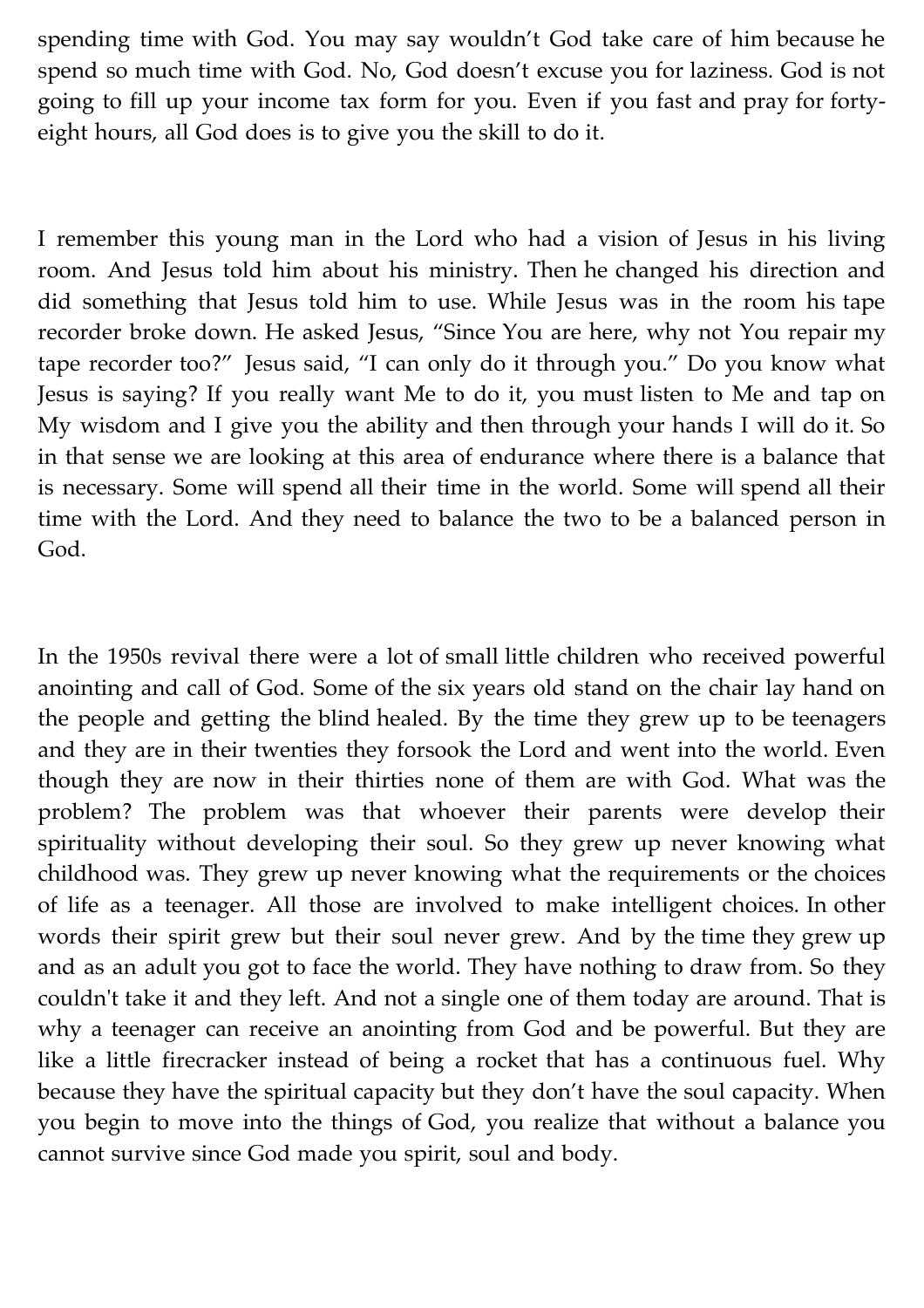Now here we are talking about the last quality endurance. There is something about a person willingness to push themselves to the limit. Its just like you have bought a new car. See any new car need a period of what I call breaking in if your car has gone to the maximum, and then you go to the minimum speed. Once it has broken in, it is very nice driving. All the time you are always driving your car at 50 km per hour. Somehow your car has not been pushed to the limit. But if all the time your car is only 50 km per hour for ten years, that car have never been broken in and by that time it is very hard to break in. Even like a horse. You know those horses that people ride today so nicely. That horse has to be broken in. And that breaking in process is what I call endurance. If you are ever in anything for the Lord and you have never known what is to push yourself to the limits you don't know where your real norm is, I don't recommend that you do it all the time without the leading of the Lord. What do you mean by real norm? Sometimes your friends, your parents and your own mind tell you what your norm is. But you never realize what you can do for God. Sometimes God is merciful and He permits something so that He pushes us, and you say, "I didn't know I could do that." Then after that you became comfortable with it. Why, you are pushed to do it. Which is why a lot of people their talents are discovered by accident because they happened to be the replacement.

I am sure like Philip and Stephen, Stephen died but Philip was one of those deacons carrying things for the widows, serving them in Acts eight. Nobody knew that inside that guy who was like a waiter all the time was this big time evangelist who in a few days can turn the whole city upside down. Who will ever dream that some of you guys what is inside your spirit right now? You may say who is that skinny little guy who sits on the second last row. What good can come out of Nazareth? You never know one day when you are just chosen and just happened to be a replacement for somebody else. All of a sudden all these fantastic things come out. And people say where do you come from. It was inside you all the time. The big time evangelist was inside all the time. But their own minds have set their own limits.

It is just like they take this huge big elephant and tie it to a small little stick. And the elephant will just remain there. But actually the elephant could easily pull that stick out. But what happened is they have taken and tied it to something strong. The elephant has been pulling and pulling for months until the elephant thought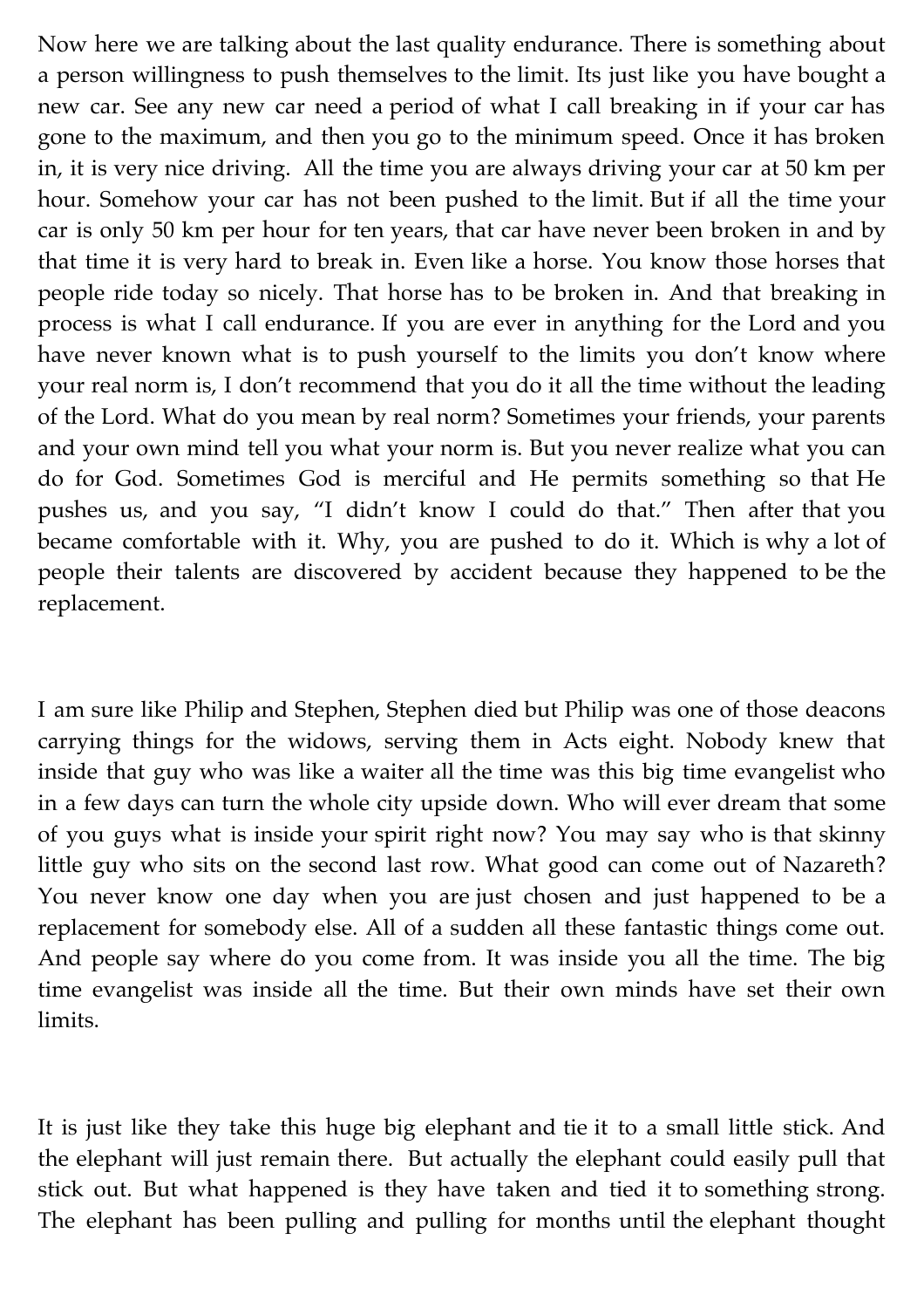that there is no way it can get out of this thing. So the elephant's mind clicked and accepted the fact that it can never pull that chain out. The elephant has been broken in. After that the elephant trainer can tie the elephant to any stick. Anything that even a human being can just pull out. But the elephant just feel a slight pressure and say I know no need to try.

It is important for us to understand this principle of endurance. You do not know your true capacity until you have reached the limit. Its just like people who don't push to the endurance to the limits. They are like the Israelites before they enter and fight. They haven't even fought and they say we are defeated. Just because that guy is a big bulwark they say sons of Anakim are tall we are like grass hoppers before them.

I remember Jerry Sevell telling this story. Jerry Sevell is a very small size guy. In school he was always among the smaller size. There was this big tough school bully. He was bullying all the other kids in school. One day this bully came after this Jerry Sevell. So Jerry took one look at him and surrendered everything. No need to fight. Do you know gangsters who ask for protection also use this kind of psychological warfare? No fight they just say you know me. Just like the devil. You know what will happen. Just the element of fear is enough. They haven't even tested. And so this bully took Jerry Sevell's money. When Jerry came home, the father asked what happened to all the money. His father gave him a beating. The father says you get everything back or else. Now here is Jerry being stuck between his father's belt and the big bully. If he doesn't face the bully he has to face his father's belt. So the next day he came to this bully. Again this bully wanted to get some more things from him. But it is like some of us. We don't want to move until we have a choice of two evils. When you have a choice of good and evil, you don't want to move. A choice of two evils then you say let me take the lesser one. So here he is facing this bully. He says as he was standing before this bully and remembered the belting he got from his father, a thought strike him. Nobody had really fought this bully before. All he had is his big size and he just walked around. Everybody was scared. In fact he said that nobody in the school had ever fought that bully before. And by that time he was in a sort of terrorized anger. Before the bully could say anything, this Jerry Sevell small as he was, was all over the bully. He was surprised that the bully went down. He said after that the bully was his friend. But this is where he has not reached his limits until that fight.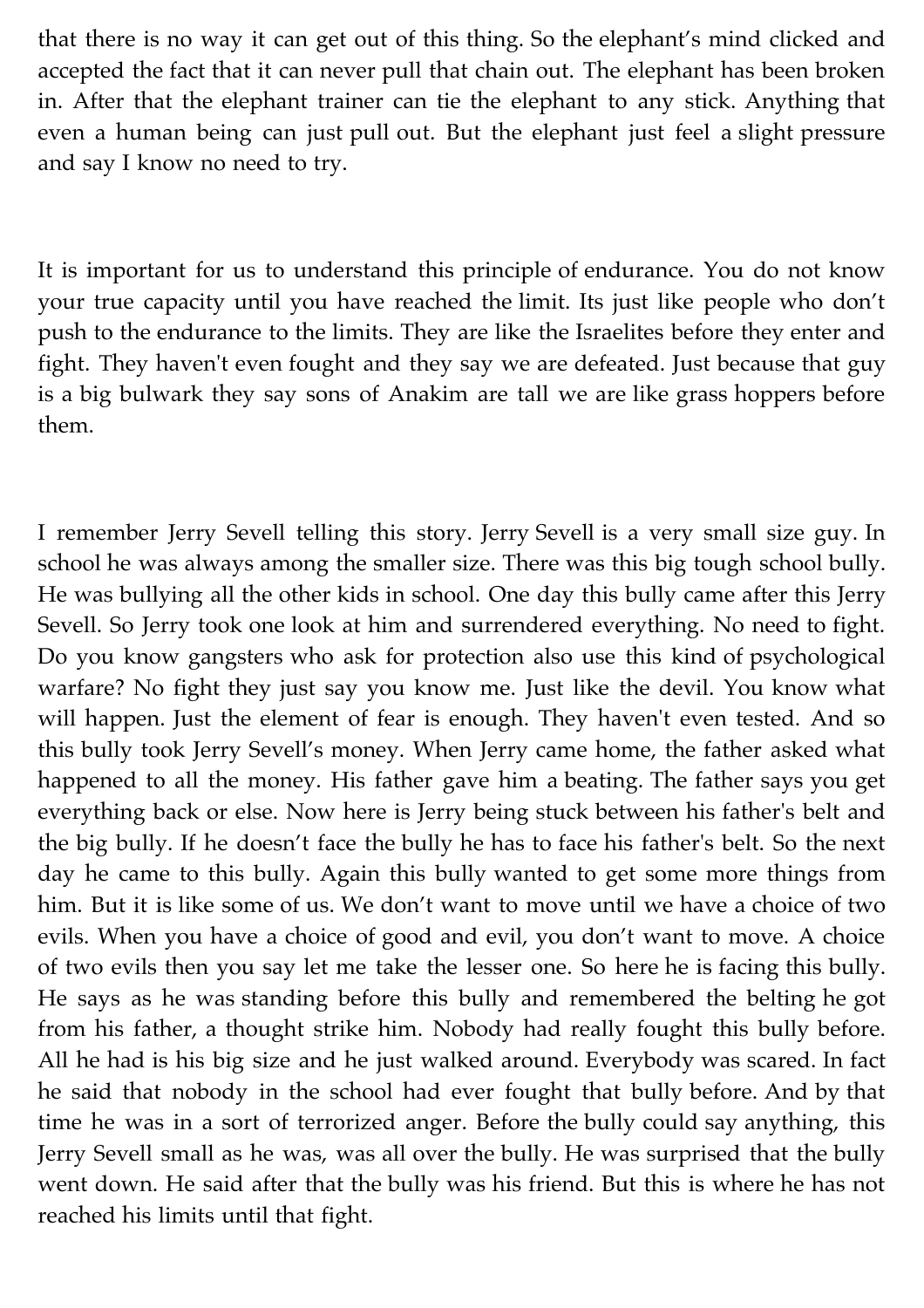It just like you have your old car. Even though the speedometer may show how many miles you can go you don't really know. There is no way but to test it out. So you went on the highway and by ninety it was shaking. Then you know ninety cannot. So you go down to eighty. At eighty km per hour the window just shake. So you also say eighty cannot. So now you go down to seventy and it just nice. So now you have discovered the endurance of your old car. Your body is your car that your spirit is in right now and your soul is driving it. And there are limits in all areas. A lot of people accept it as a fact of life without testing it. People say you can only do in one area. You can be a Jack-of-all-trades and master of none. But never accept a limit. I rather test it out myself and find out my own limit. You know your limit in some areas. Physical limits like prayer. How long you can spend your time in prayer or getting up early in the morning. Some people have a physical limit some don't. Some people get up at four in the morning. They heard the message about seeking God in the morning. Early will I seek thee O God. But their usual time of waking is nine a.m. So they get up at four a.m. by the third month their eyes were bloody and black. Then you know that somehow they are rushing it. Do you know that your body also has to be trained to get up early? If you have been getting up at nine in the morning and suddenly you get up at four in the morning your body may not take it. So we have to test our physical endurance.

I am talking about working for the Lord in some areas you got to test it out. Some of you heard people say normally you can never go longer than so many hours praying in tongues. You have never tested it yourself. Until you tried it you don't know your real limits are. Some of us have not pushed ourselves for the Lord's work to the limit yet. Because you have not done that you cannot move back to your norm. If I buy an old car and I know that at 70 the windows are shaking at 80 the whole car shake, then I will probably drive at 60. When you overtake a car you drive at 70 but you find you cannot overtake that car so you come back to 60. You know your limit and you come back to your norm.

Your endurance is not your norm. Your endurance is your maximum capacity. We have to discover our maximum output. I know my maximum I can go for three days without sleep. After your body has been tested it has been broken into. In other words your body began to accept. Spirit you are the master before that the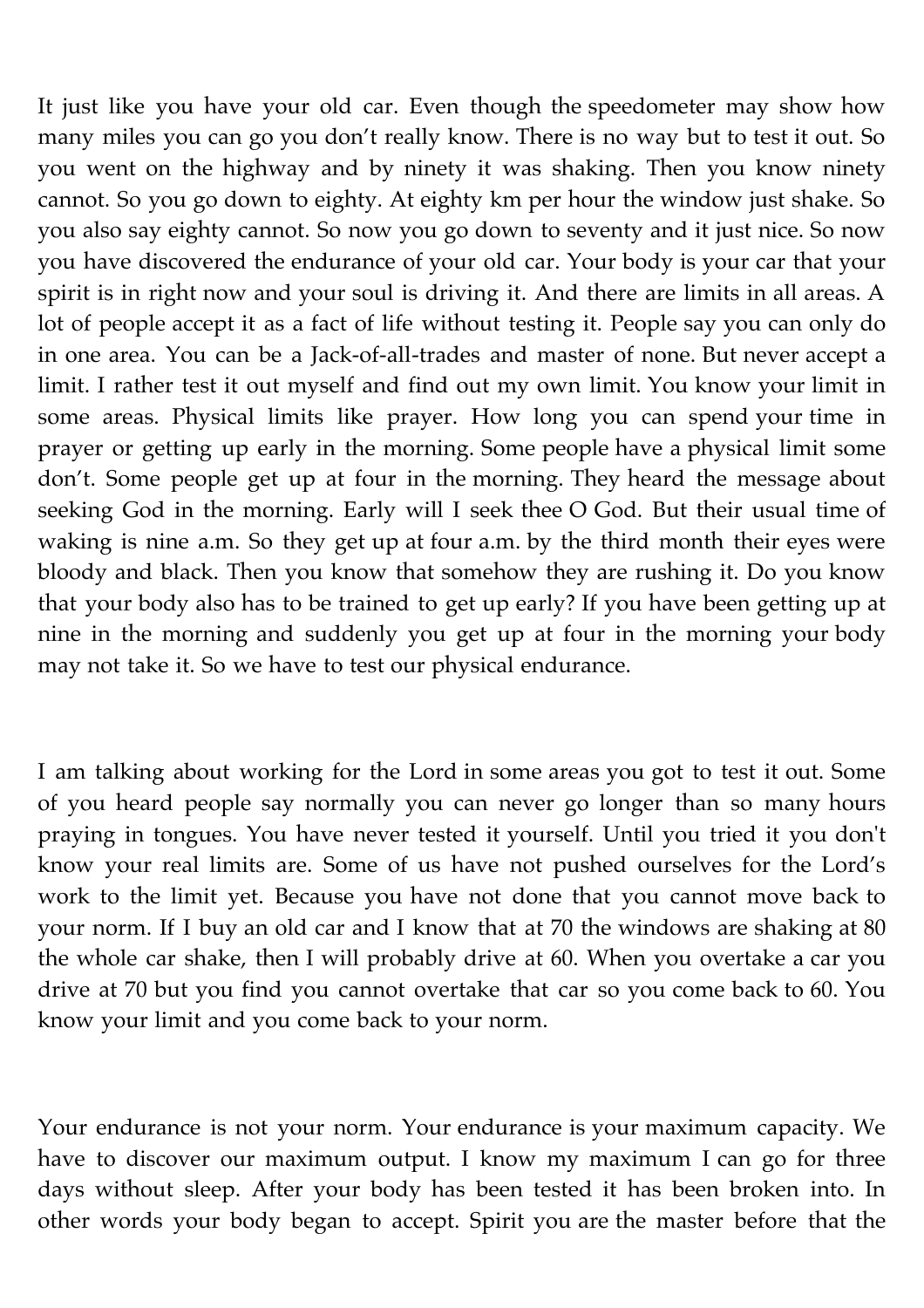body wants to be master. So when your spirit wants to do something your body says no. You want to pray in tongues for two hours, your body says cannot one hour will do. So your body fights with you. And you push your body and finally you push your body to eight hours tongues. Then you come down to four hours it is nothing one hour is peanuts. See you have pushed to your endurance.

Same like fasting. Some people find it a struggle just to fast one day. But they have never pushed their bodies to the limit. Now this area you got to be very careful not to destroy your body since we are talking about a highly stress situation. But I am talking about once in a while when there is an opportunity. When you know that there is something that is required of God. Once in a while I get into that kind of situation where I have about five things to do. And they all have a time schedule. I push myself to the limit then after that I get my rest. But for a lot of people give up. Now God will not put you in a situation where perpetually you are always having the five things to do. Always running at 120 km per hour. And as a result you live a very short life. Your body cannot stand that kind of stress. I am talking about zeal for God.

I have fellowshipped and worked with different groups and different peoples. Sometimes I find people lacking zeal. I am prepared to work longer. I say as long as this thing needs to be done I will make sure it goes through. Some people will say it is check out time. In God there is no check out time because God goes by completion. When you are called to something, you must finish it.

Paul who wrote a major portion of the New Testament has all these five qualities. That made him head and shoulders above the rest. If you are talking about getting God's best you will find all these five things. In the book of Acts 9 the very first day of his conversion he fasted three days. What type of fast was it? Look at Acts 9:9 carefully. It was a total fast with no food and no water. That was a baby Christian. You can see that he is someone if he is turned to God he is 100% for it; there are no half measures with him. This is the kind of person that Jesus can use to change the world. We are talking about world changers tonight. We are not talking about mediocre Christianity. If you are the type of people who want to change the world, you join the group of over comers to whom are promised the special blessings. He tells us in Second Corinthians 11: 27, *In weariness and toil, in sleeplessness, often in*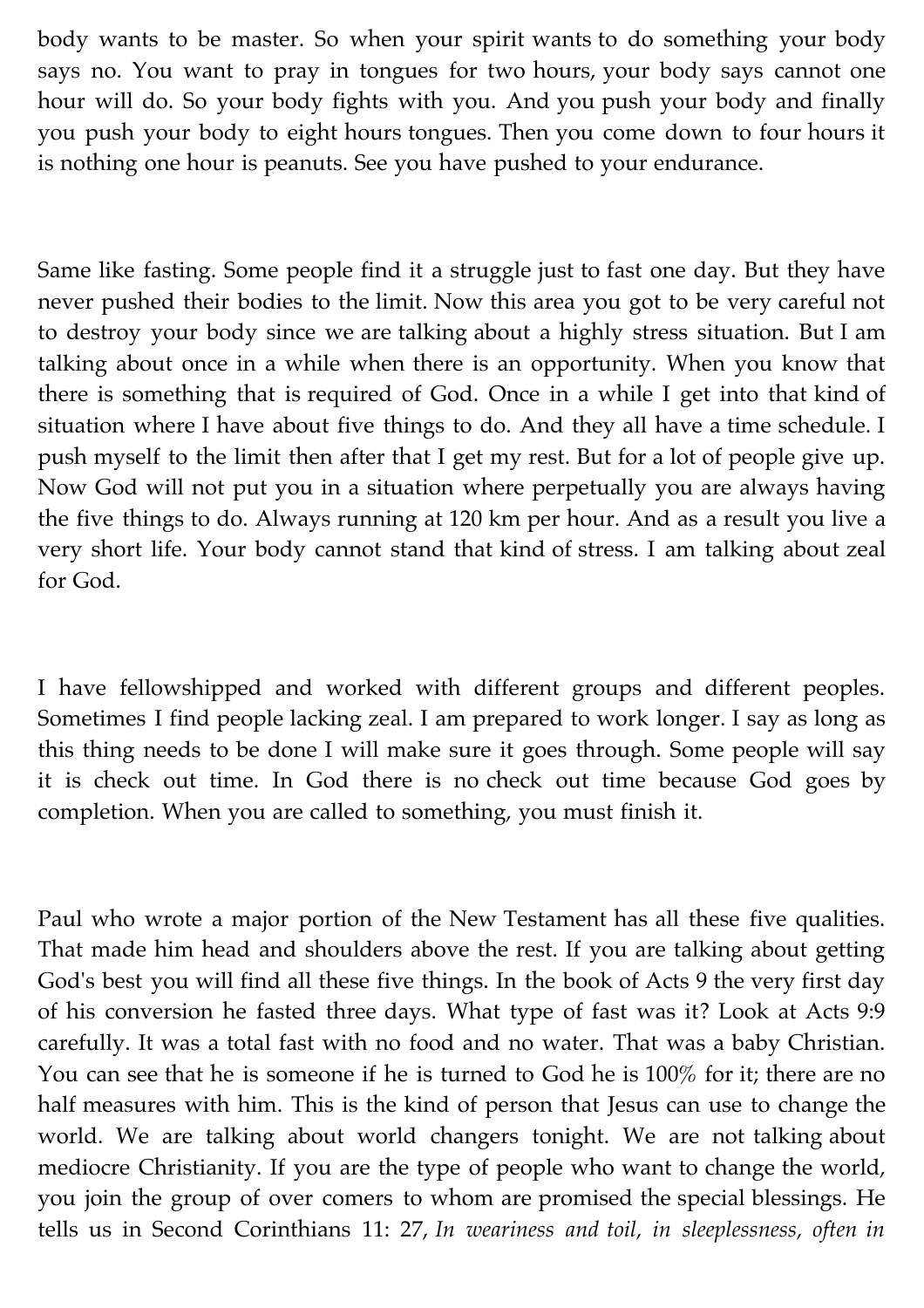*hunger and thirst, in fasting often*. In other words he often fasted. He had a certain zeal for God. And he sought God with fasting. That was why that one man changed and shook the world. When he enters a town the entire town was shaken. Do you know now why we have one thousand Christians and they cannot even touch the fringe of the city? Where are the hundred thousand Christian in this nation? And why are they not turning the nation right side up? All are prepared to do are mediocre measures. It is going to take a long time. If it takes one thousand volts of Holy Spirit power to shake a nation, and if everyone alone has one micro mini volt, it is going to take a lot of people to reach one thousand volts. But if you have just two guys with 500 volts, they will shake the entire nation. I am talking in terms spiritual voltages of zeal for God. That is why one Jesus is enough to shake the entire universe because He was hundred percent given up for God.

One Paul was enough. One Elijah was enough. But too many are mediocre and work in half measures. The Laodicean church was asleep. Jesus is knocking on the door. Paul was a man who fasted often he has developed a certain zeal in God. The second area is tears. If you could be intense in all five areas, you must be a spiritual giant. Not all Christians are intense in all five. Some are intense in one or two areas. But the second area Paul was intense in is his tears. The things he ministered about affected him right to the core of his spirit. He is all for God and nothing for the devil. Just for some background in Acts 19:10 *And he continued there for two years in the school of Tyrannus until all in Asia heard the word.* And verse 11, *God worked unusual or special miracles by the hands of Paul.* Because of the work in Ephesus the entire region called Asia Minor heard the gospel through one man's ministry. How is that? Look at Acts 20: 31, *Therefore watch and remember that for three years I did not cease to warn every one night and day with tears*. He told Timothy in Second Timothy 1 how he desired to see his tears that he may rejoice. Only a man who understood the value of tears can rejoice to see it in another. Verse 4, *Greatly desiring to see you being mindful of your tears that I may be filled with joy.* Why should he be filled with joy to see his tears? Because he knows then Timothy will be a hundred percent affected by whatever God has in his life.

Doesn't it feel good when you are able to cry? A lot of people cry for natural things and crisis and grief. They have a right to do it when it is something that is humane and compassionate. But when we are able to come to God and be taken up by the intensity of God's heart and be able to weep over those things, your life will never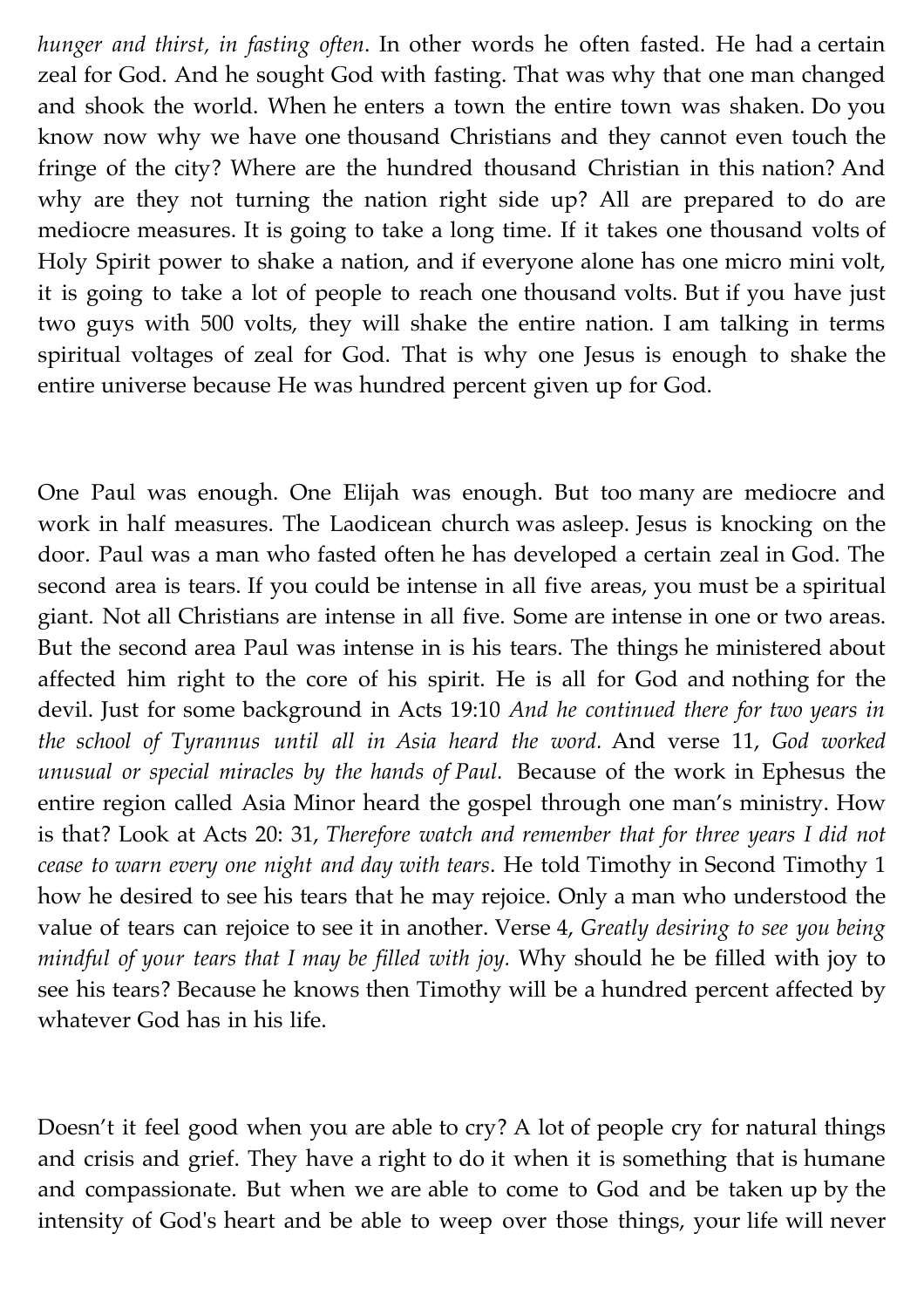be the same. I know fasting has changed my entire life. I know that every time when I reached a point where I have no more strength or something that affects me deeply and I weep my nights before God, as the tears drop down I feel the rain was dropping in my spirit. I feel the strength coming in. Some of you may have felt it. I am not talking about ordinary crying. I am talking about weeping before God. That as you kneel down before God in your own private chamber that as those tears come down you feel a hot flush going right through you. It relieves something. It could be any area but you feel it intensely. Your entire being is absorbed in it.

Intensity is what Paul had. I learned to maintain a broken contrite spirit through tears because I know God likes it. The bible says in Isaiah 66 how God looks for those with contrite spirit. And I said, "God this is something you want to see. How do I maintain it?" God said, "You must always be easily moved by My promises and by the things of God through tears." In the early days of my ministry I have to learn this secret. In the early days of my ministry as I launched forth where I began to move in the gifts of the Spirit I became very busy in God. Then I reached a point where I could not cry for souls. I came to God and said, "God its different the freshness is no more there." Do you know how I keep fresh? I cried. If ever a minister of God cannot cry before God for souls or for his kingdom, they lose their freshness and they began to taste like stale bread.

As long as they have tears like Paul had in God, no matter what subject they teach you would say there is something fresh there. There is something fresh and intense. A lot of people are getting stale bread because their ministers have not wept any more. Some ministers have never cried for souls for years. And if that is the picture, there is something very wrong. Paul cried every night before God. Jesus cried. I reached a point and I say God you got to give me your tears to cry. It was not easy but He did. Most of the time when I am in His presence I always cry because there is something about His presence that melts me. As long as I can weep in God's presence I maintain my freshness with God.

The third thing is the joy that Paul had. In the book of Philippians he says rejoice and again I say rejoice. You are familiar with Acts 16 his back together with Silas' was beaten. Locked up in chains at midnight they sang to God. You see Paul moves to the very extreme in intensity when he was persecuted and bleeding. I am giving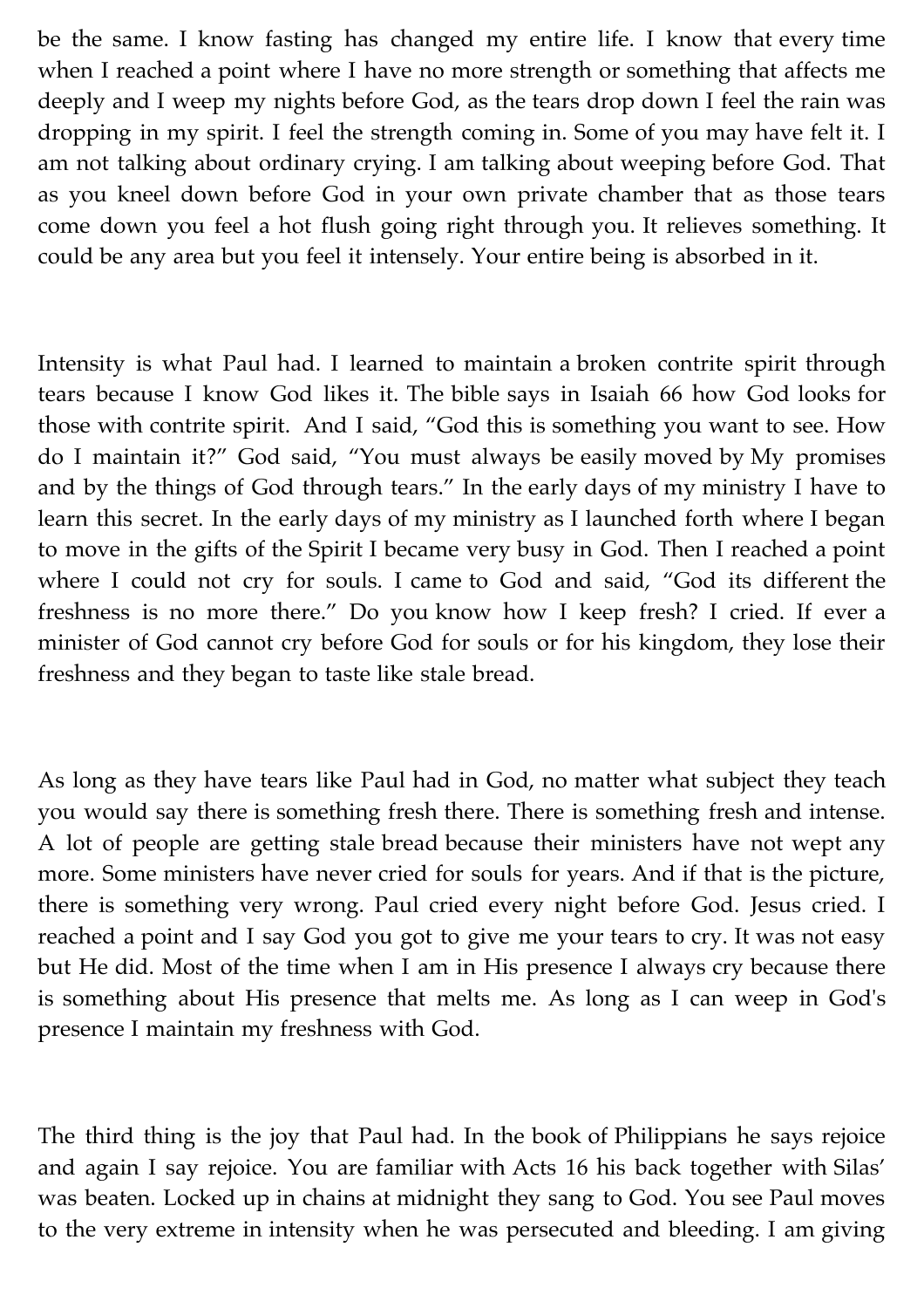you for my life. These are the things I show you are the depths and deep things of the Spirit. How do I maintain with thousands of things in my heart to do for the body of Christ. The pressure is intense. But anytime when I need His grace and strength for me I just take up my guitar and start worshipping Him. At times when there is misunderstanding, persecutions will come in cycles from time to time. And you feel it intensely in your soul. The hurt is there. It hurts especially if it is not true. Just take up the guitar and worship God.

Paul with Silas lifted up their voices. The first time I ever dance onto the Lord was in a camp in of denominational church. I had never danced before since I am a very conservative person like most of you. And the majority of people are very conservative. You realize it usually a few people dancing all the time. Now they say the dancers are going into the crowd and select who ever they want to dance with. Then one of them came to me. I was just co-operative don't know how to dance but just move the legs. When I did that unknown to anyone there I felt a hot wave move into me. Like fetters dropping off. And from that time onwards it was easy to be expressive onto God. Those of you who have known me may have some very old tapes about ten years ago. You will notice the preaching is different because my personality has changed. It has changed because of these other areas have slowly filtered into the soul.

In the other different areas that Paul had. Look at the book of Acts 19: 9, *When some were hardened and did not believe but speak evil of the Way, he departed from them and withdrew with his disciples reasoning daily in the school of Tyrannus.* That is a very tedious work. Everyday you got to debate with people. That is a discipline that Paul had. He had a discipline to be able to teach and preach every day. Some people find it hard even to preach once or twice a week. Paul preached everyday possibly about three times a day. That is something of what I call zeal. We need to develop that same discipline that he developed in his life too as we move into the things of God. We need to have zeal to do the things of God, and zeal to read the word. Some of you are disciplined in reading the Word. This is one area you show zeal to God.

The fifth and last area is endurance. In the book of Second Corinthians 11, look at the endurance Paul had physically. See physical endurance does produce certain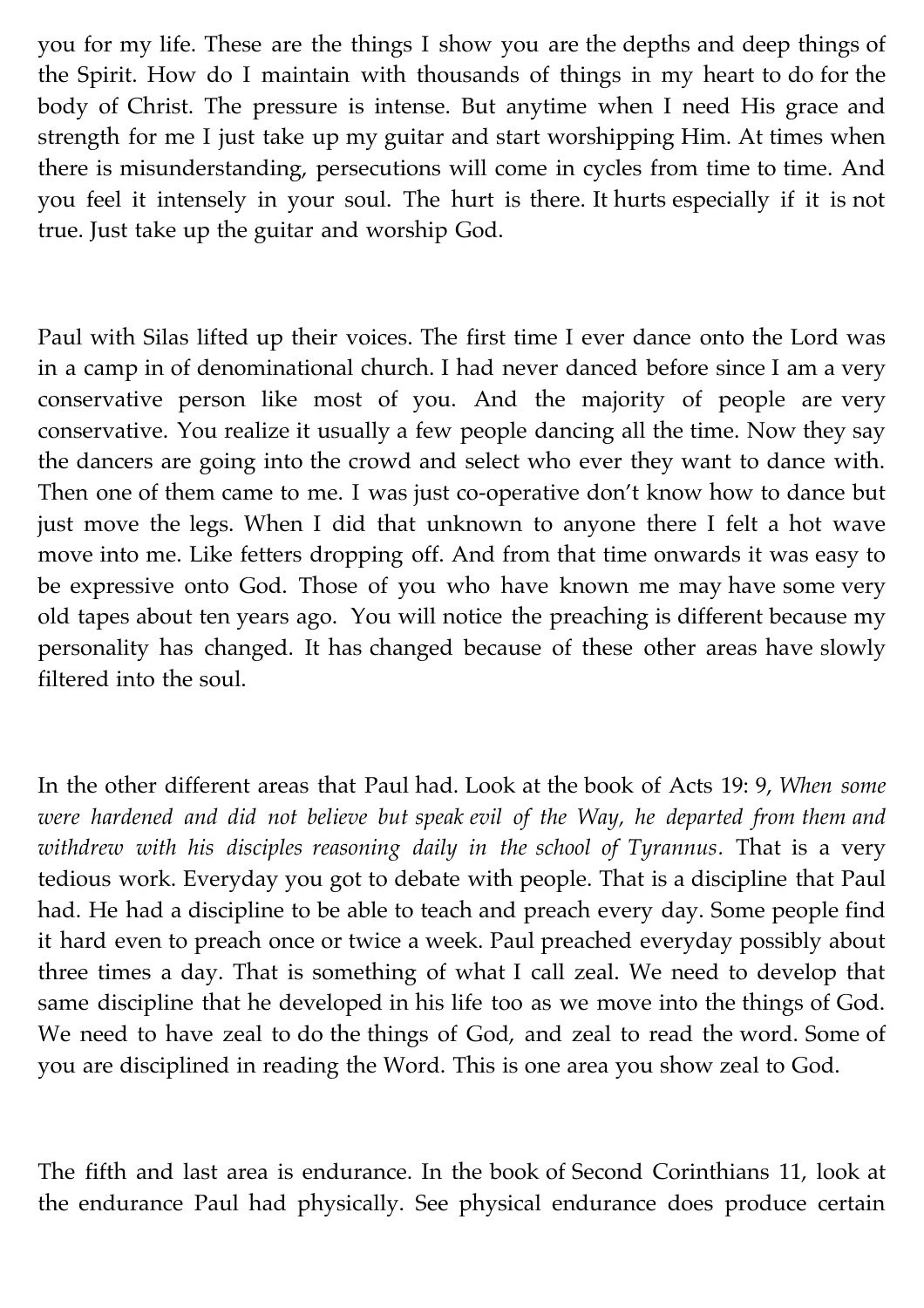tenacity for spiritual things. That is why a person who is very hardworking in the world, when they are born again and come into God, they also tend to be very hardworking. They retain their tenacity in spiritual things. A person who is lazy when they are born again sometimes they are lazy in the things of God. Second Corinthians 11: 27, *In weariness and toil, in sleeplessness often.* Look at Paul's endurance. Sometimes when I hear people training in ministry, they are so conscious of the modern things. These people cannot change the world. The people who can change the world are people who are willing to pay the price in all these five areas. That is why many times the second generation cannot change the world and do the things the first generation did. Why, the second generation is complacent. They don't understand the price that is involved.

Look at all those people in the world talented. Lets say a classical pianist. You ask that person how much they practice. Ask those who break world records. How many times a day they run. No body receives any thing without some form of endurance coming forth. And that kind of endurance is necessary in the spiritual realm also. Unless we have the intensity like Paul has, sorry to say, you can't change the world. But thanks be to God if you can catch a hold of this area of zeal, we can produce world changers, a group of people who will pay the price for anything. If they believe what God has given to them, they pay the price for it. Paul went through all these things. Like a minister I know wanted to build his church. He wanted to build it without cost. No way, anyone who wants to build a church must pay a price. As I was talking to a young minister who was building his church, I asked him what do you have to give to God. Don't ask others to give until you have given your best. Unless you have given your best into it then only you see others being moved to give the rest in. But there are times where God will give you a blessing for all our sacrifices.

It is important for us to understand these five principles because of Jesus Christ and our modern society needs zeal. I think Christians living in cities sometimes are more complacent because of distractions. The village Christians with no T.V. and worldly entertainment give all their time for God. City Christians tends to be lazy and complacent. And it's a rebuttal to our modern civilization. We have the ease of living in a city but we must not lose the zeal. How do we do the zeal? Five areas. And one important test is fasting. Which is why I say for the village people to go to church, they go through the rivers, the jungle and then they reach the prayer